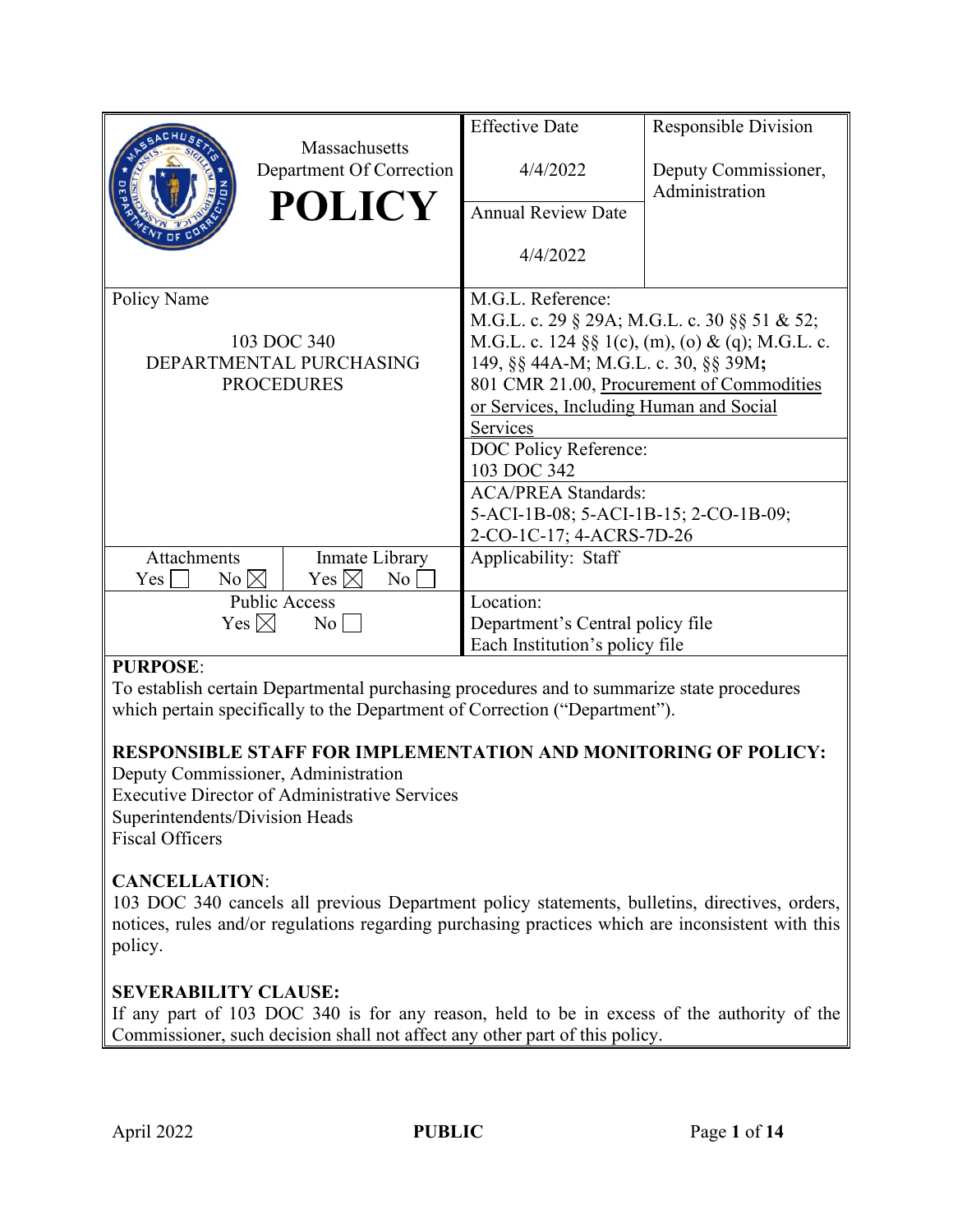# **TABLE OF CONTENTS**

| 340.01 | General Purchasing Procedures and Philosophy     | 3  |
|--------|--------------------------------------------------|----|
| 340.02 | Master Blanket Purchase Orders                   | 4  |
| 340.03 | <b>Encumbrance Documents</b>                     | 5  |
| 340.04 | <b>General Accounting Encumbrance</b>            | 5  |
| 340.05 | <b>Commodity Purchase Order</b>                  | 5  |
| 340.06 | Contracts                                        | 5  |
| 340.07 | <b>Internal Purchases</b>                        | 8  |
| 340.08 | <b>Contract for Construction</b>                 | 8  |
| 340.09 | <b>Contract for Lease</b>                        | 8  |
| 340.10 | <b>Emergency Procedures</b>                      | 8  |
| 340.11 | Purchase of Service Contracts (POS)              | 9  |
| 340.12 | Contracts - Capital Funds                        | 12 |
| 340.13 | Responsible Staff                                | 13 |
| 340.14 | Retention of Accounting Records/Source Documents | 14 |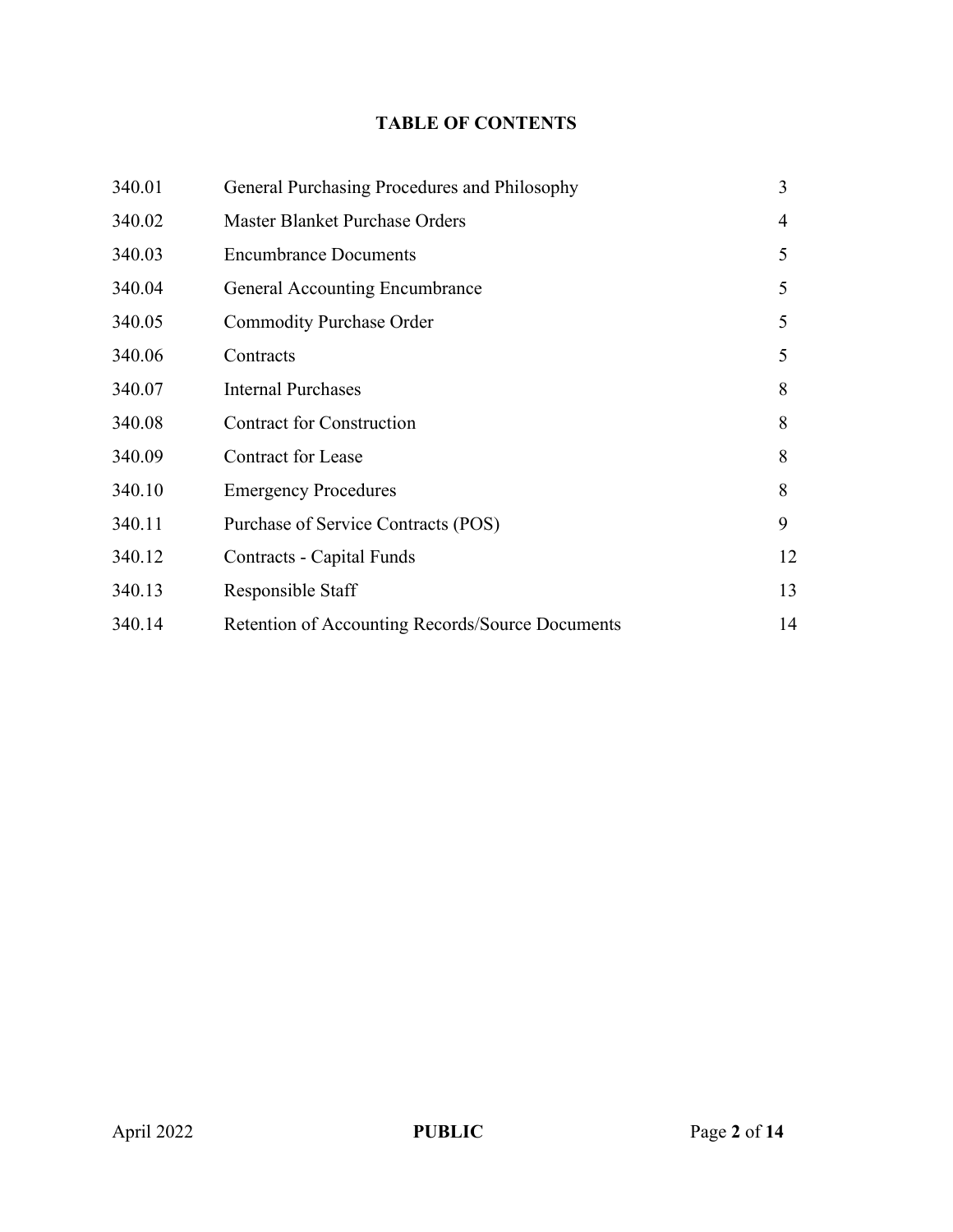## **340.01 GENERAL PURCHASING PROCEDURES AND PHILOSOPHY**

- 1. The Commonwealth of Massachusetts and the Department are committed to the procurement of all goods and all services, unless otherwise exempted under 801 CMR 21.00, Procurement of Commodities or Services, including Human and Social Services, through the competitive, best value, bid procedure in a manner in which their interests can be best served. Procurements shall be considered in the best interest, or best value, to the Commonwealth and the Department when a procurement supports and balances the following procurement principles: the achievement of required outcomes, generates the best quality economic value, is performed timely, minimizes the burden on administrative resources, expedites simple or routine purchases, allows flexibility in developing alternative procurement and business relationships, encourages competition, encourages the continuing participation of quality contractors and supports the Commonwealth and the Department's procurement planning and implementation.
- 2. All Department employees who are responsible for the purchase of services, materials, supplies and equipment shall become familiar with the Massachusetts Management, Accounting, and Reporting System "MMARS" policies, procedures and job aids, the Commonwealth of Massachusetts' Expenditure Classification Handbook, 801 CMR 21.00, and the Operational Services Division's Procurement Information Center. For procurement of construction contracts employees should be familiar with Massachusetts General Laws, Chapter 149, Sections 44A-M and Chapter 30, Section 39M.

The Procurement Information Center and 801 CMR 21.00 are available on the Internet at <https://www.mass.gov/handbook/conducting-best-value-procurements> The Expenditure Classification handbook is also available on the Internet at [https://www.macomptroller.org/expenditure-classification](https://www.macomptroller.org/expenditure-classification-handbook)[handbook](https://www.macomptroller.org/expenditure-classification-handbook) policies and procedures as well as job aids and forms are available on the Internet at the Office of the State Comptroller's Intranet site at <http://www.comptroller.state.ma.us/> Contract forms are also available on the Intranet of the Office of the

State Comptroller and the Operational Services Division at the following sites: <https://www.macomptroller.org/forms> and

https://www.mass.gov/lists/osd-forms.

3. 103 DOC 340 is intended to supplement the State Purchasing Agent's and Comptroller's policies and not to replace them.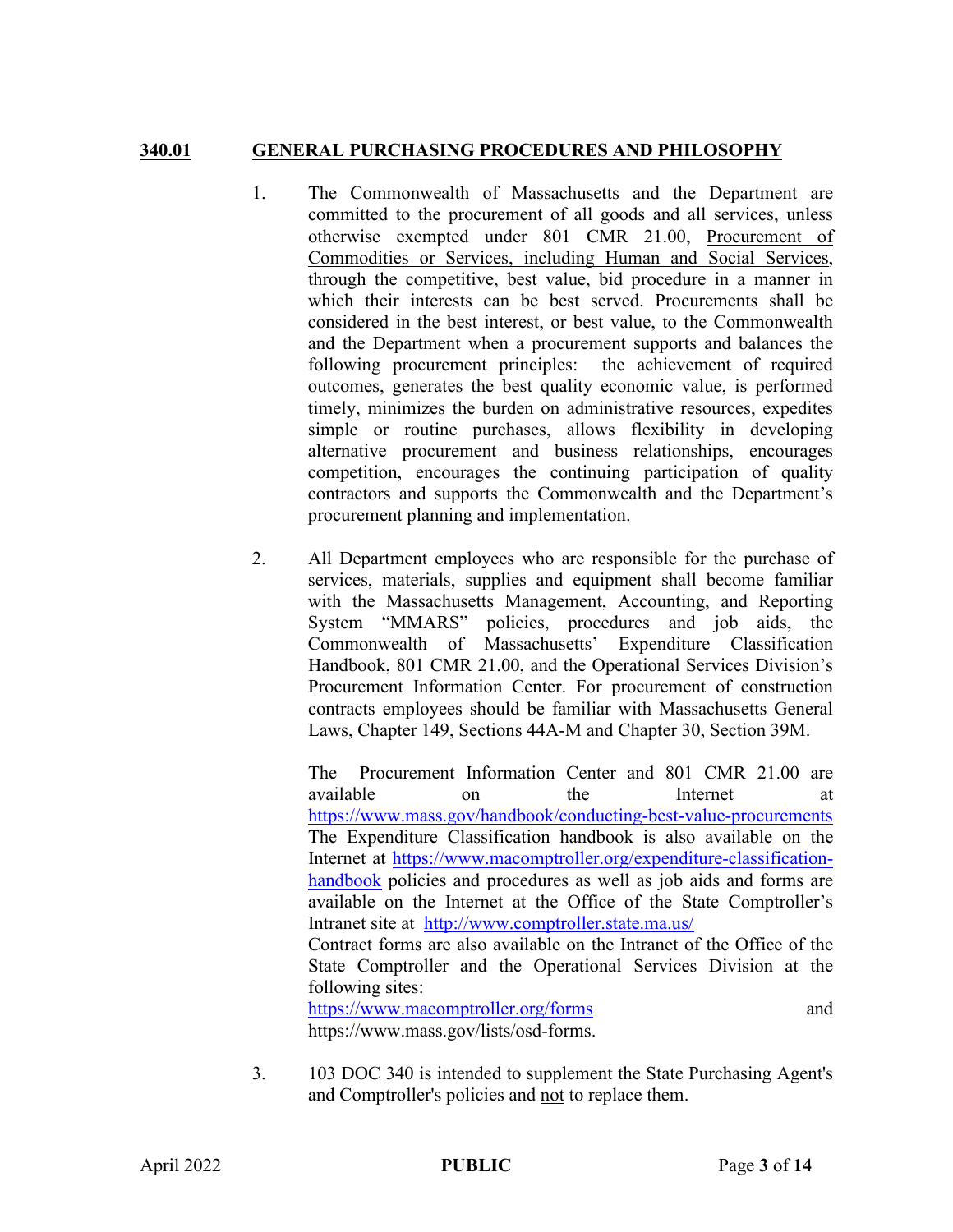- 4. Under M.G.L. c. 30  $\S$  51 & 52, the state purchasing agent is charged with overseeing of the procurement of goods, supplies, equipment, and services incidental thereto, except for the purchases of legislative or military supplies unless otherwise provided for by executive order or other statutory mandate. All procurement from funds under the control of the Department are covered by the provisions of this policy.
- 5. As per the regulation 103 CMR 455.15  $\S$  2, all state, county and municipal agencies must purchase available items and materials from Correctional Industries provided that specifications and time schedules for delivery can be met. The catalog is available on the Internet at [http://www.masscor.us/.](http://www.masscor.us/)

# **340.02 MASTER BLANKET PURCHASE ORDERS**

- 1. Since many of the commodities or services purchased are used in common by many state agencies, contracts are negotiated and entered into by the Operational Services Division ("OSD") with vendors to furnish items at definite prices covering certain specified periods of time. This type of contract, along with Departmental contracts, is referred to as Master Blanket Purchase Orders (MBPOs). These contracts can be found on the Commonwealth's web page at <https://www.commbuys.com/bso/>
- 2. When a statewide contract is awarded to a vendor, agencies are then notified via OSD updates at https://www.commbuys.com/bso/
- 3. A Master Blanket Purchase Order (MBPO) includes the following:
	- a. General award description.
	- b. Period covered by the award.
	- c. Item(s) covered by the award.
	- d. Unit of measure and unit price.
	- e. Minimum order requirements.
	- f. Contract number (MBPO number).
	- g. Item number (line number).
	- h. Vendor and vendor code.
	- i. Commodity code.
	- j. Shipping charges (if applicable).
	- k. Discounts (if applicable).
- 4. Department institutions are required to purchase items from the vendors listed in such master agreements during the period covered by the award.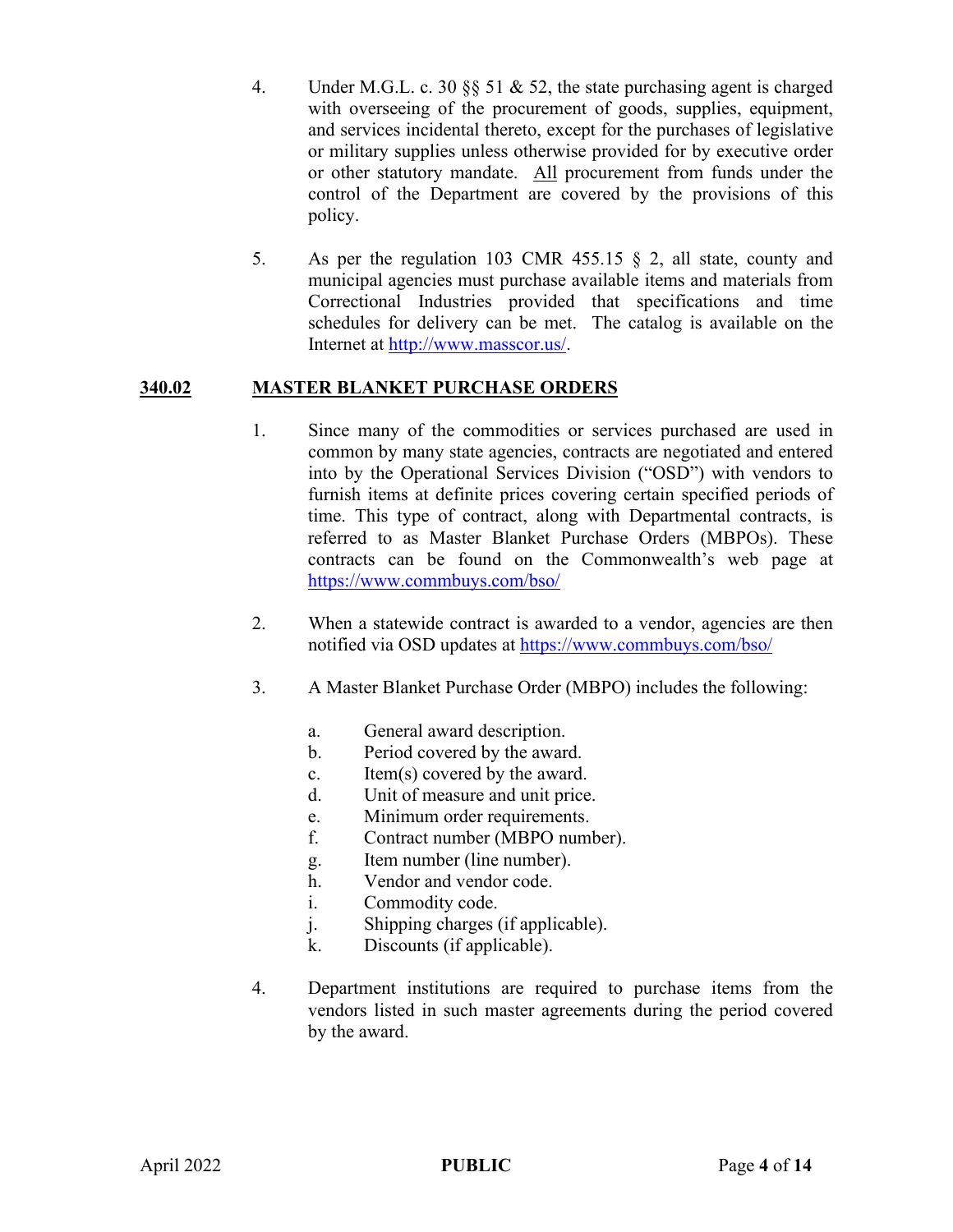## **340.03 ENCUMBRANCE DOCUMENTS**

All expenditures for goods and services should be made against an encumbrance (the setting aside funds for a specific item or items to be purchased).

Funds may be encumbered for the purchase of goods or services in one (1) of the following modes:

- 1. Commodity Purchase Order
- 2. General Accounting Encumbrance
- 3. Master Blanket Purchase Order
- 4. Internal encumbrance
- 5. Recurring Payment Order

#### **340.04 GENERAL ACCOUNTING ENCUMBRANCE**

General accounting encumbrance is used for the procurement of commodities and services that are not on Master Blanket Purchase Order and have a value of less than the Departmental incidental purchase level or for certain recurring obligations exempted from this dollar limit. Please refer to the Expenditure Classification Handbook for exact limitations.

#### **340.05 COMMODITY PURCHASE ORDER**

A Commodity Purchase Order is used for the purchase of all goods except for those listed in section 340.04.

## **340.06 CONTRACTS**

For the purpose of this policy, contracts shall pertain to all contractual agreements executed from subsidiaries CC, EE, GG, HH, JJ, LL, MM, NN, RR, and UU (as described in the Expenditure Classification Handbook at <https://www.macomptroller.org/expenditure-classification-handbook>the exception of Intra-governmental Service Agreements (ISA's).

- 1. General Provisions
	- a. No contract shall be used as a substitute for state positions.
	- b. The duration of contracts shall be for a specified period of time or the duration of the bond account.
	- c. No contractor or employee of a contractor shall directly or indirectly supervise any employee of the Commonwealth. Employees of other public or private organizations providing a service to the agency are accountable to the administrative officer of the program in which they work.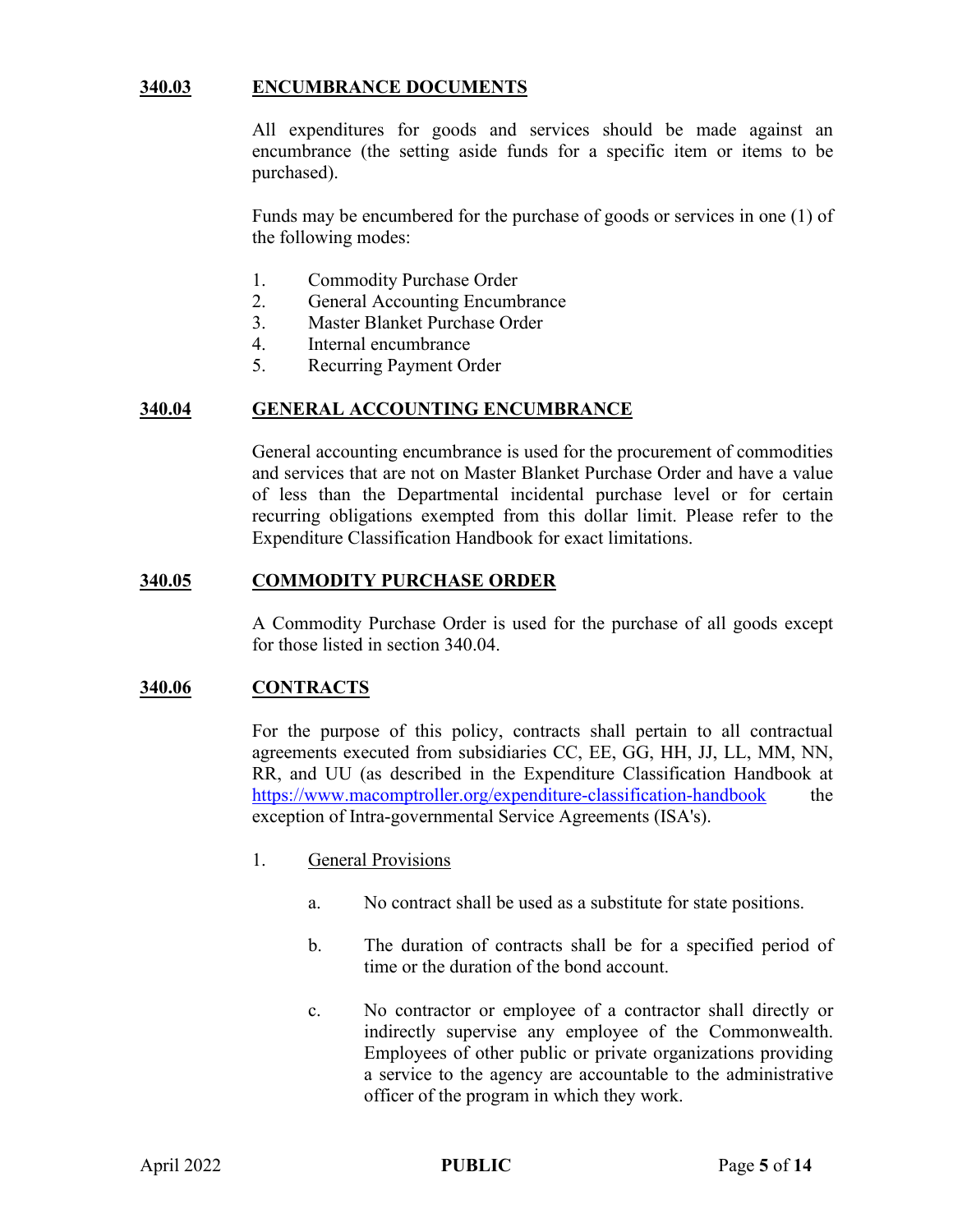- d. Individual contractors shall not be compensated for any time, including, but not limited to vacation time, sick time, or holidays during which the contractor has not actually worked or performed services pursuant to the contract.
- e. Contractors shall not be eligible for inclusion in the state employee group insurance; however, contracted individuals who have an employee/employer relationship with the Commonwealth are eligible for retirement coverage in accordance with the Omnibus Budget Reconciliation Act of 1990 (OBRA).
- f. Contracts for legal services shall also be approved by the Office of the Attorney General prior to submission to the Office of the Comptroller. Such approval shall be in writing and utilize the Attorney General Review Form for Attorneys Providing Legal Services. See the instructions at: [http://www.mass.gov/ago/docs/ourorganization/review](http://www.mass.gov/ago/docs/ourorganization/review-approval-process-legal-services.pdf)[approval-process-legal-services.pdf.](http://www.mass.gov/ago/docs/ourorganization/review-approval-process-legal-services.pdf)

# 2. Open Order Contracts

An open order contract may be utilized to request authorization of related services provided by more than one (1) contractor so long as the following conditions are met:

- a. The services to be provided all fall within the same object class.
- b. The number of separate contractors shall be at least three (3) or the number of contractors may be impossible to predict at the time.
- c. The work to be performed is recurrent and intermittent, such that the scope of services to be provided by an individual contractor may be difficult to determine. If the total exceeds the Department's incidental purchase level annually, contract conditions shall apply.

When utilizing an open order contract or amending same, an Open Order Request for Approval form located on the Comptroller's internet site <https://www.macomptroller.org/forms> titled "Open Order Request for Approval" must be attached to all documents. The use of an open order is not considered a procurement method. It is only an accounting treatment and does not take the place of a procurement method.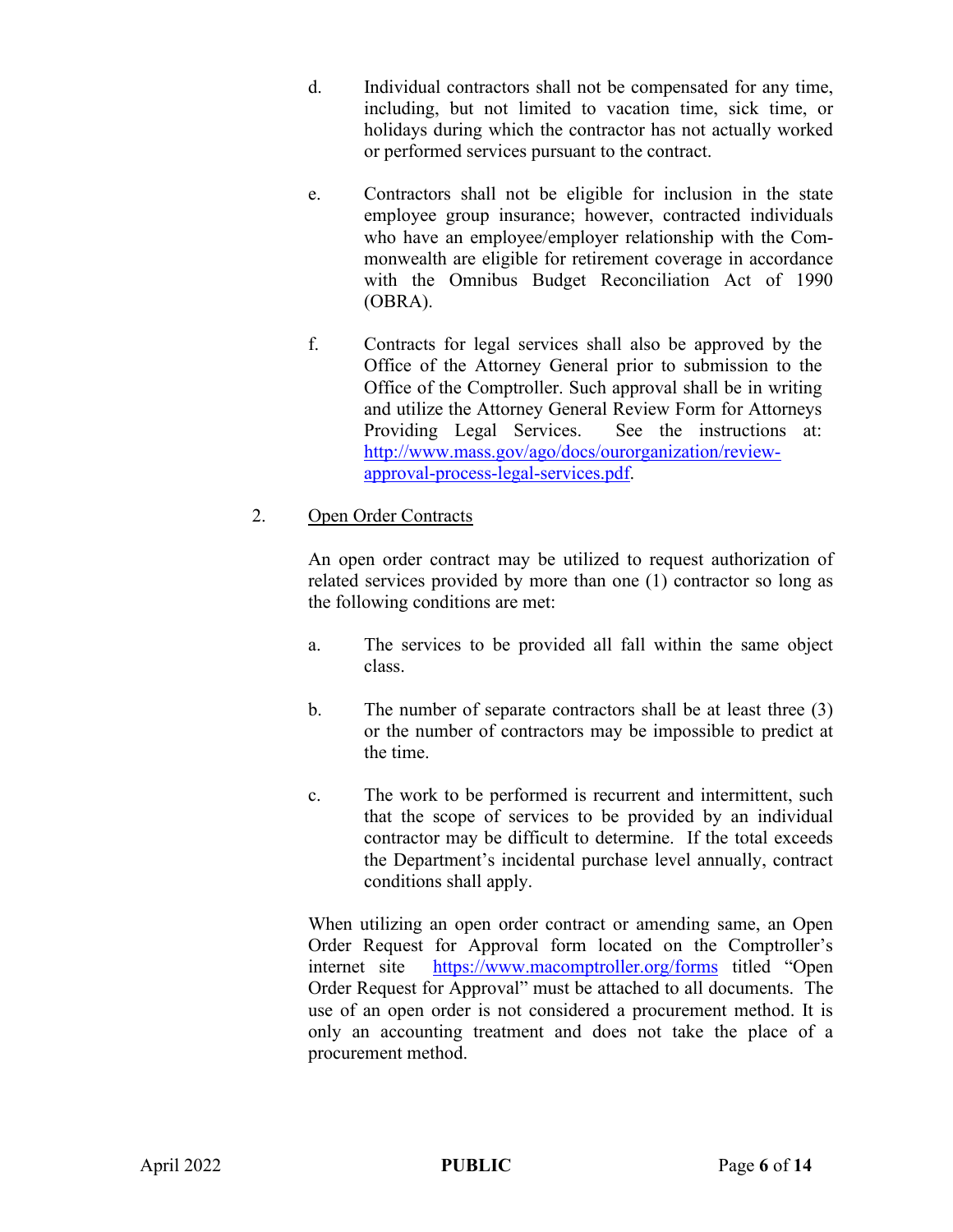## 3. Contract Document Requirements

- a. With the exception of the MM object class and Master Blanket Purchase Orders, the following contract documents are required for agreements exceeding the Department's incidental purchase level:
	- 1. RFR Procurement Evidence;
	- 2. Business Reference Form
	- 3. Signed Standard Contract Form (Commonwealth Terms and Conditions included);
	- 4. Signed Contractors Authorized Signatory Listing Form;
	- 5. If over \$250,000.00, a Supplier Diversity Plan Form.
	- 6. W-9, Request for Verification of Taxation Reporting Information.
	- 7. Prison Rape Elimination Act (PREA) Form
	- 8. Prompt Payment Discounts (PPD) Form,
	- 9. Environmentally Preferred Products (EPP)
	- 10. Electronic Fund Transfer (EFT) Form,
	- 11. Attachment A (pricing) if necessary,
	- 12. Certificate of Insurance,
	- 13. Omnibus Budget Reconciliation Act (OBRA) Form individuals only;
	- 14. Open Order Request for Approval Form (if applicable).

## 4. Payments

A contractor shall not begin performance nor be paid until a standard contract form has been properly executed. Pursuant to 801 CMR 21.07 (3), notwithstanding an earlier start date listed in the standard contract form, or other representations made by the parties, the effective start date of a contract shall be the latest of the following dates: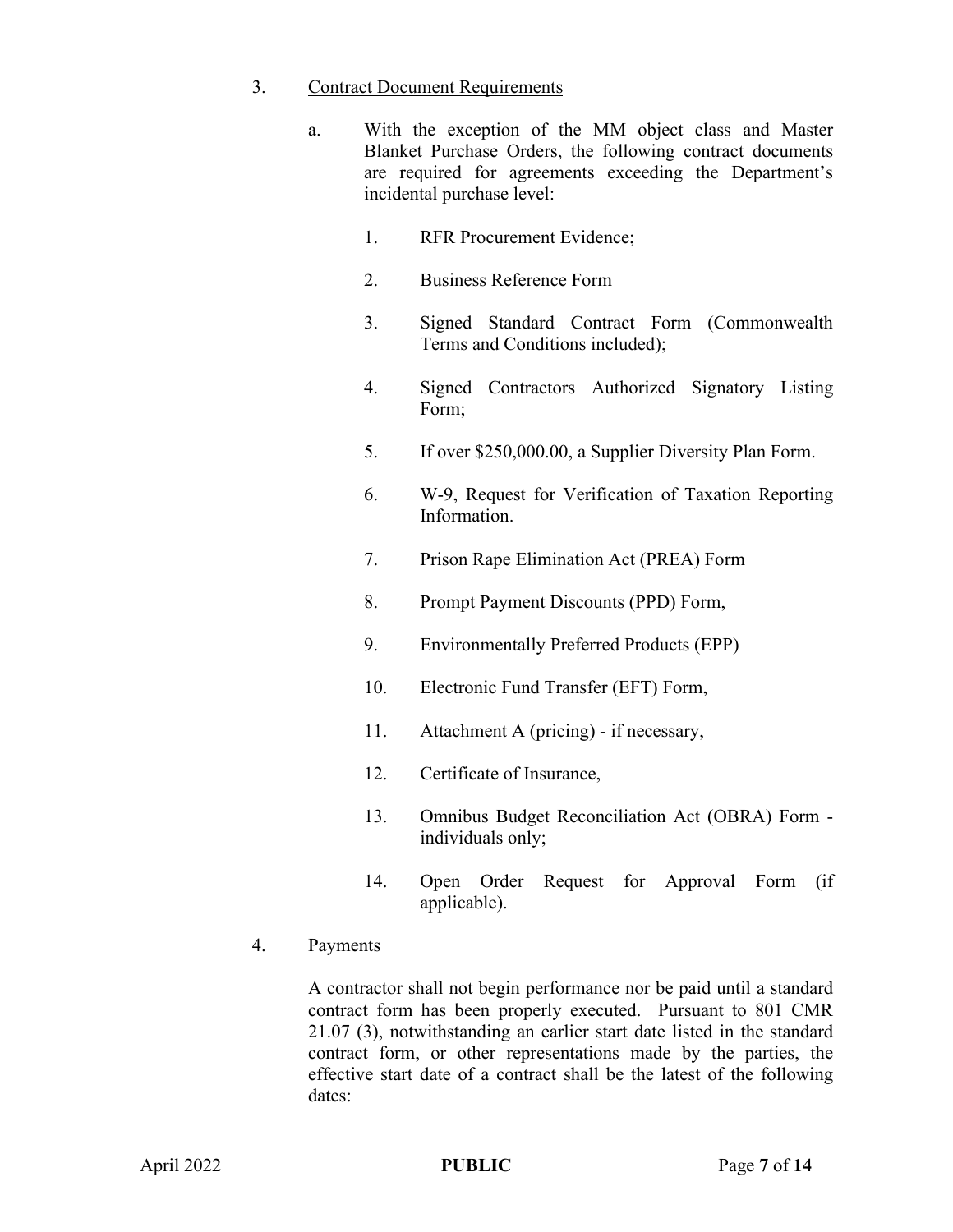- a. The date the standard contract form has been executed by an authorized signatory of the contractor;
- b. The date the standard contract form has been executed by an authorized signatory of the procuring department;
- c. The date of Secretariat or other approval(s) required by law or regulation, including approval of legal services contracts by the Governor's Chief Legal Counsel and, for litigation services, by the Office of Attorney General; or,
- d. A later date specified in the standard contract form.

## **340.07 INTERNAL PURCHASES**

1. The internal encumbrance shall be used to record the encumbrance of funds for goods and services provided by a seller department. The internal encumbrance document shall be entered into a "held" status until the document is edited and approved by the buyer department. Examples would include, but not be limited to:

| Surplus Food -            | Department of Education (DOE)              |
|---------------------------|--------------------------------------------|
| Fuel Charged -            | Department of Public Works (DPW)           |
| <b>Surplus Property -</b> | <b>Operational Services Division (OSD)</b> |
| Tier Training -           | Commonwealth's Human Resources             |
|                           | Division (HRD)                             |

## 2. Surplus Property Purchases

The purchase of any surplus motor vehicle requires prior written justification and subsequent approval from the director of administrative services and the Executive Office of Administration and Finance.

## **340.08 CONTRACT FOR CONSTRUCTION**

Contracts for construction shall be in accordance with either M.G.L. chapters 30 or 149.

## **340.09 CONTRACT FOR LEASE**

Please refer to 103 DOC 342, *Rentals/Leases* to set up an encumbrance for all lease, Tax Exempt Lease Purchases ("TELP") or rental agreements.

## **340.10 EMERGENCY PROCEDURES**

State agencies may make emergency purchases of goods and services when necessary to protect life and property. The following procedures shall be followed: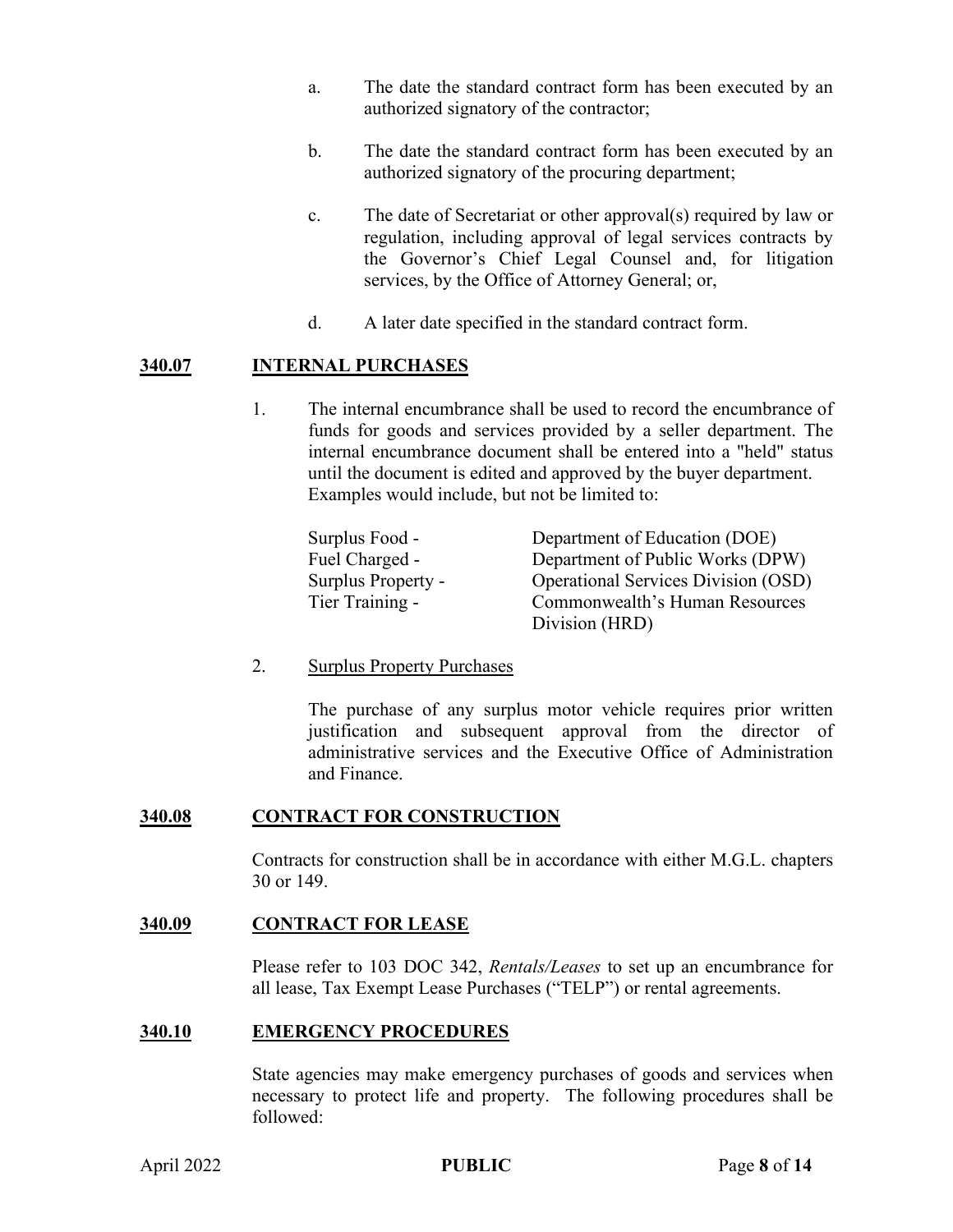## 1. Non-Capital Funds

- a. Whenever feasible, bids shall be solicited prior to the purchase.
- b. If over the department delegation amount, please follow procedures for applicable goods or services as contained herein.

# 2. Capital Funds

- a. Whenever feasible, bids shall be solicited prior to the purchase.
- b. The Office of Administrative Services Headquarters shall be notified at the earliest opportunity of the nature of the emergency.
- c. The Division of Capital Asset Management and Maintenance (DCAMM) must issue an EMERGENCY WAIVER OF PUBLIC BIDDING LAWS. This waiver still requires at least three (3) bids which may be conducted by telephone; however, requires a memorandum documenting the action taken and the persons contacted.
- d. All payment vouchers shall be signed by the project engineer before it can be processed. Therefore, all invoices shall be sent to the institution or project manager for signature before being sent to the respective fiscal office.

# **340.11 PURCHASE OF SERVICE CONTRACTS (POS)**

For the purpose of 103 DOC 340, the purchase of service contracts shall construe the procurement of client services from providers of social, habilitative, rehabilitative, health, mental health, mental retardation, special education, employment and training, elder services, and all expenditures under the MM object class, objects M01, M03, MM3, M04.

- 1. General Provisions
	- a. The Department shall take affirmative measures to implement the Supplier Diversity Program in Accordance with Executive Order 565 and with the guidelines issued by the Operational Services Division which promotes equality in the state contracting market by ensuring full participation of minority and women owned business enterprises (M/WBEs), Service Disabled Veteran Owned Businesses (SDVOBEs), Veteran-Owned Business Enterprises, Disability-Owned Business Enterprises, and LGBT-Owned Business Enterprises.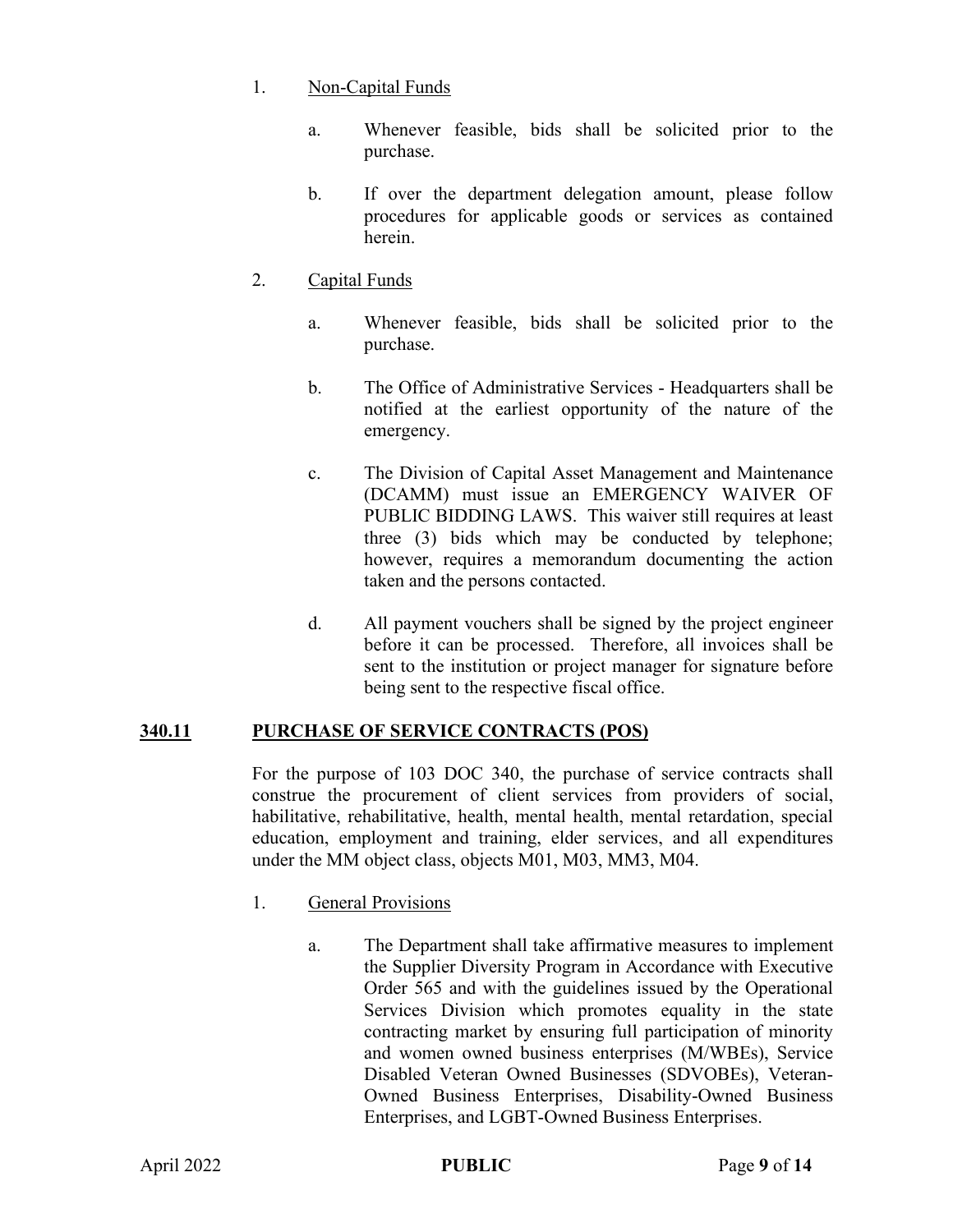- b. The conduct of all parties to a procurement is governed by the Massachusetts Conflict of Interest Law, M.G.L., chapter 268A.
- c. Fiscal conduits are prohibited. No institution shall award a contract:

-To acquire any goods for institutional use.

-To defray the expenses of services rendered by individuals hired or supervised in the daily performance of their work by personnel in the classified service of the Commonwealth.

-Solely to acquire payroll or fiscal management for a program of client services.

- d. No provider shall use funds, received pursuant to any agreement, to lobby staff or members of the General Court for additional appropriations to the procuring institution/program which awarded said contract or cooperative funding agreement.
- e. In contemplation of procurement, the procuring institution/program may prepare a written solicitation of interest and information for the Internet on COMMBUYS or other appropriate means of dissemination to interested parties. The solicitation shall be described in sufficient detail to enable interested parties to respond appropriately. In general, the purposes of such a solicitation are to determine the extent of potential competition for a contemplated procurement or to solicit the advice of interested parties concerning appropriate procurement specifications. Such a solicitation shall not obligate the procuring institution/program to issue a request for response nor shall the failure of any party to respond to the solicitation limit its ability to respond to a subsequent request for responses. All such solicitations shall be coordinated through the Contract Review Office.
- f. No institution/program shall award a contract to any provider or approve a subcontract or assignment to any state or federal department.
- g. Funds shall be available prior to any purchase of service contract being processed.
- h. Each institution/program shall maintain all records associated with the procurement, including the RFR, the bids, and evaluations, and all contract documents including justification statements and waivers for the period as determined by the Records Conservation Board pursuant to M.G.L., chapter 30,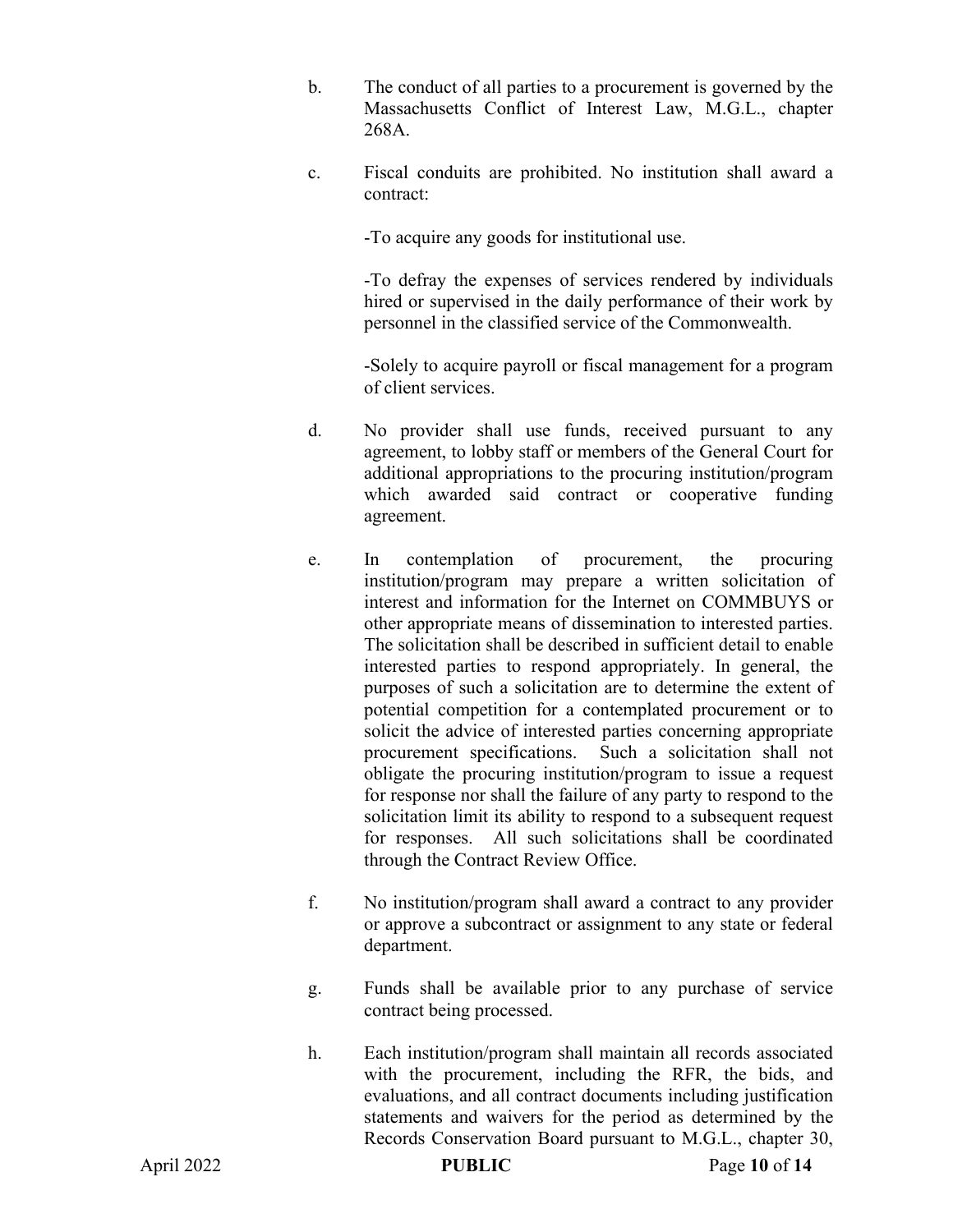§ 42, and subsequent performance measurements, data, and contract monitoring systems and files.

## 2. Procurement of Purchase of Service Contracts

- a. All procurement of purchase of service agreements whether a competitive, competitive exemption under 801 CMR 21.00, or pre-qualified service procurement shall adhere to the procedures as prescribed by 801 CMR 21.00 issued by the OSD.
- b. Contract compliance, financial reporting and auditing requirements for all purchase of service procurements shall be in accordance with the procedures as prescribed, under 808 CMR 1.00, Compliance and Auditing.
- c. The institutional program shall notify the successful vendor in writing of the award of the contract. All other unsuccessful qualified vendors shall also be notified in writing.

## 3. Purchase of Services Contract Completion

Purchase of service contracts in the MM subsidiary shall adhere to the contract regulations in 801 CMR 21.00, auditing in 808 CMR 1.00, and forms required as defined in the Procurement Information Center issued by the OSD and listed on the Internet on COMMBUYS at [https://www.commbuys.com/bso/.](https://www.commbuys.com/bso/)

## \*Statement of Work and Objectives

The agreement shall include a full and detailed description of the scope and nature of the program of services to be rendered by the provider including any minimum or mandatory program requirements.

The agreement also shall include specific and measurable criteria and standards for evaluating the provider's productivity and performance in relation to desired individual client outcomes or overall program objectives.

# \*Fiscal Terms

In the case of fee-for-service, the agreement shall cite the applicable Rate Setting Commission's regulation (if applicable), specify the unit rate and its effective date, and define the service unit and any limitations on billable units. Except in the case of pre-qualified services agreements, the maximum obligation shall also be stated. A fee-for-service agreement may provide that services are to be paid at rates to be determined from time-to-time by a Rate Setting Commission. In such cases, the then current rate shall be specified in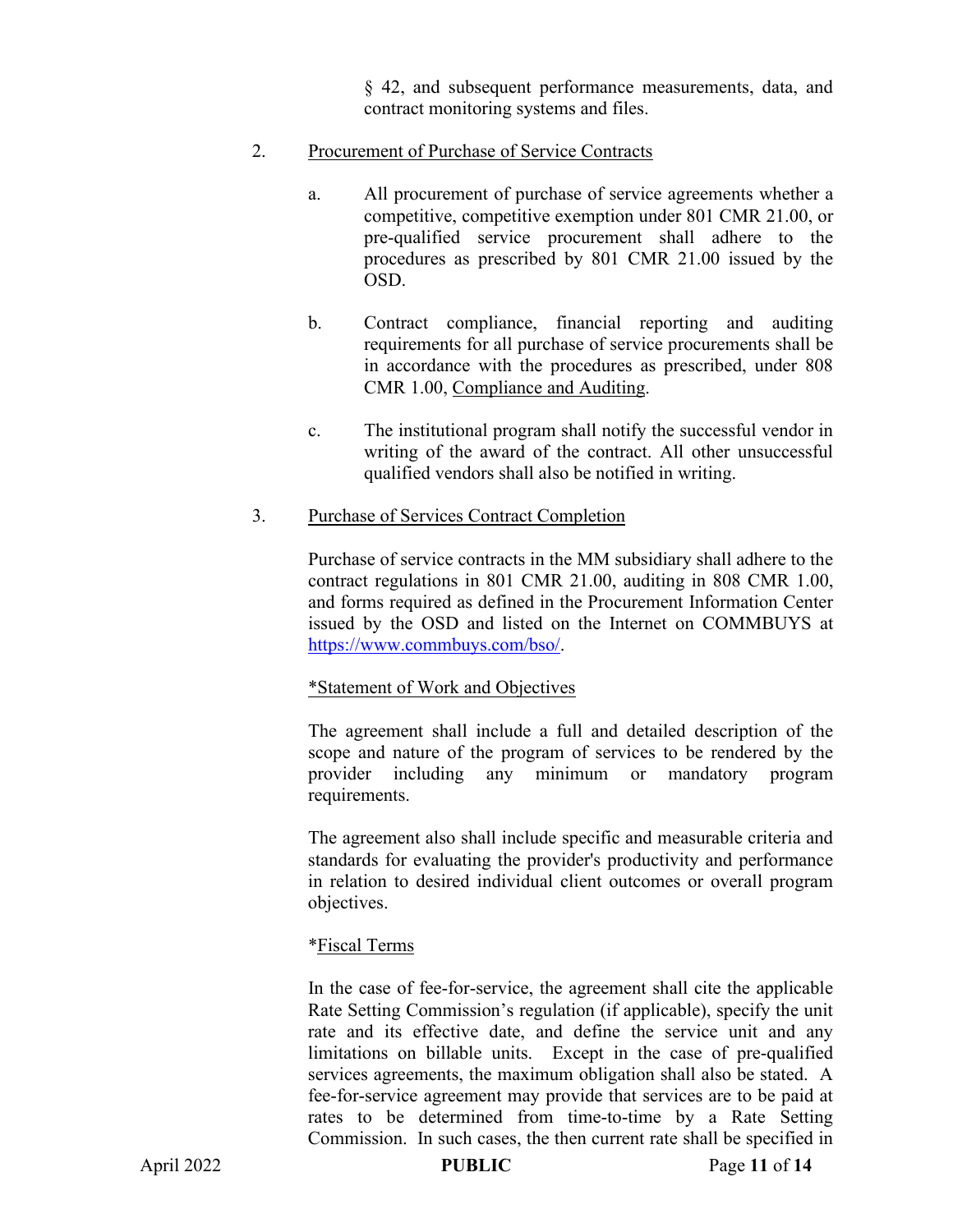the agreement. In the case of cost reimbursement, the agreement shall state the maximum obligation and shall incorporate a detailed budget. In the case of a cooperative funding agreement, the agreement shall state the agreed amount of the provider's financial support of the program, if any. In all cases, the agreement shall specify the methods and scheduling of payments.

## \*Required Reports and Applicable References

The agreement shall describe the content, timing, and where applicable, the format of all reports required of the provider during the term of the agreement and specifically cite all applicable statutes, regulations, policies, and procedures.

## \*Duration/Termination/Renewal

The agreement, shall, at a minimum, specify the anticipated duration defined in initial duration and any options to renew and provide for termination for cause, at any time, upon reasonable notice. In addition, the agreement may provide for termination without cause, upon proper notice.

## \*Performance Measures

All purchase of service contracts shall contain quantifiable performance measures that clearly articulate results and level of performance expected from the contract.

# 4. Purchase of Service Contract Modifications

All amendments which materially affect the agreement of the parties or any contract or cooperative funding agreement may be amended by mutual agreement of the parties involved provided that the conditions of 801 CMR 21.00 are satisfied and the appropriate contract forms are utilized.

# **340.12 CONTRACTS - CAPITAL FUNDS**

Construction contracts shall be publicly bid. All contracts funded from capital funds shall be bid from the Office of Administrative Services, Headquarters.

- 1. General Procedures
	- a. Once capital funds are identified, a project number shall be assigned. This number shall be used on all correspondence and contract documents.
	- b. The project manager shall complete a Request to Bid form, include all appropriate documents, i.e., specifications, general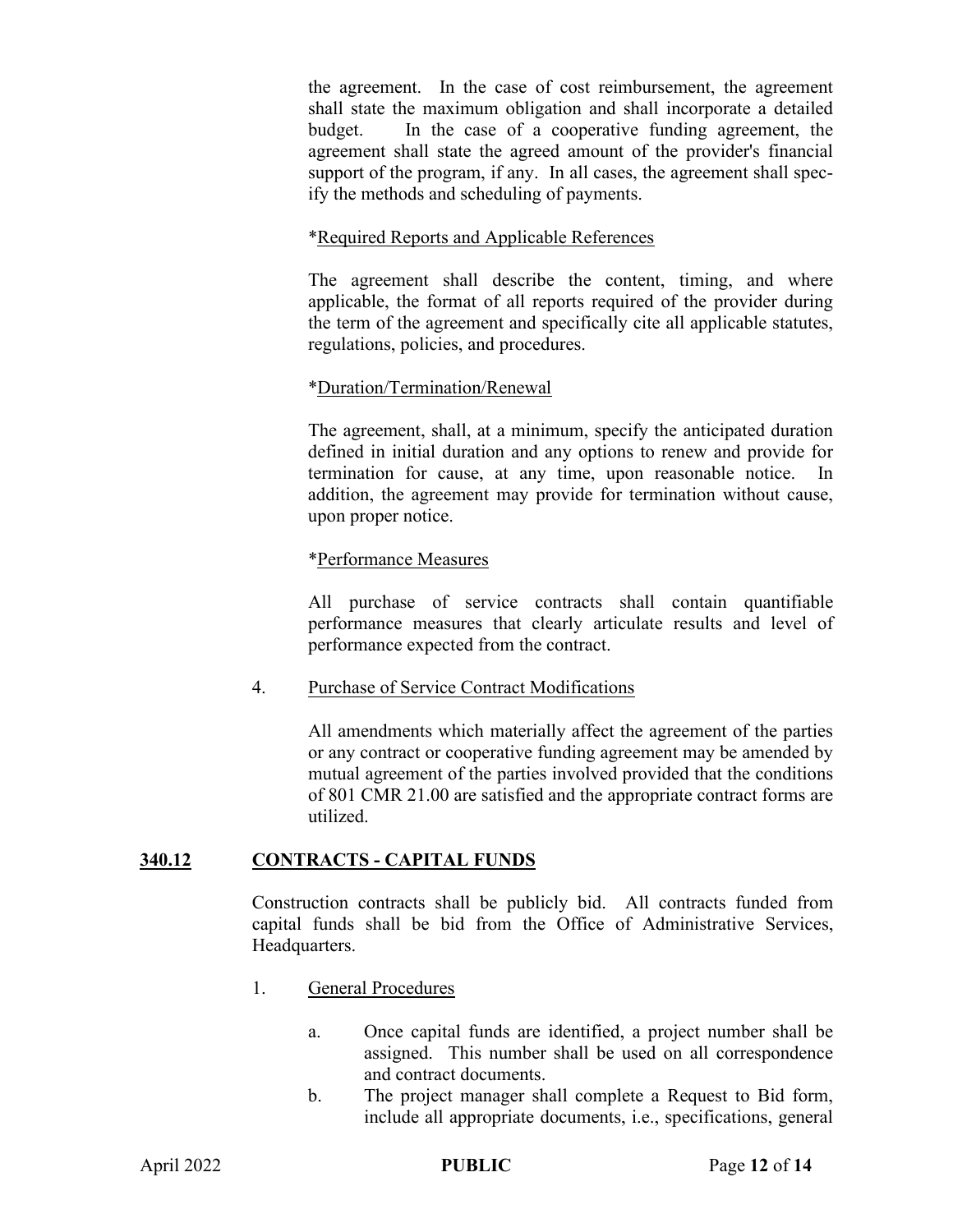terms and conditions, etc. and submit same to the Office of Administrative Services for processing.

#### 2. Construction Document Requirements

A standard construction contract shall be used for all non-emergency construction contracts funded from capital accounts. Hereinafter, all construction contract packages shall include:

- The advertisement for bids:
- Notice to Proceed Letter, which includes the dates of service for the project;
- Assurance that prevailing wage rates are being followed;
- In accordance with M.G.L. Chapter 149, contracts over \$25,000 shall include payment and/or performance bond(s) in accordance with the Massachusetts Public Construction Procurement laws [\(https://www.mass.gov/service](https://www.mass.gov/service-details/important-changes-to-the-massachusetts-public-construction-procurement-laws)[details/important-changes-to-the-massachusetts-public](https://www.mass.gov/service-details/important-changes-to-the-massachusetts-public-construction-procurement-laws)[construction-procurement-laws\)](https://www.mass.gov/service-details/important-changes-to-the-massachusetts-public-construction-procurement-laws);
- A statement of tax compliance;
- A Bid price on the contract that parallels the encumbrance on the MMARS document;
- Schedule of participation in the Supplier Diversity Program.
- An Owner-Contractor Agreement.

## 3. Change Orders

Any deviation from the original scope of work shall be noted with a notice of intention and an extra work order and must be attached to a change order request. The change order request shall be signed by the project manager. With the exception of emergencies, funds need to be identified by the Administration Division before any work is authorized by a change order.

## 4. Payments

No final payments shall be made until the Office of Administrative Services receives a certificate of final inspection, release and acceptance.

## **340.13 RESPONSIBLE STAFF**

1. The Director of Administrative Services, under the supervision of the Deputy Commissioner of Administration, is responsible for implementing and monitoring this policy throughout the Department. The Director of Administrative Services or his/her/their designee shall have access to all institutions and their fiscal records.